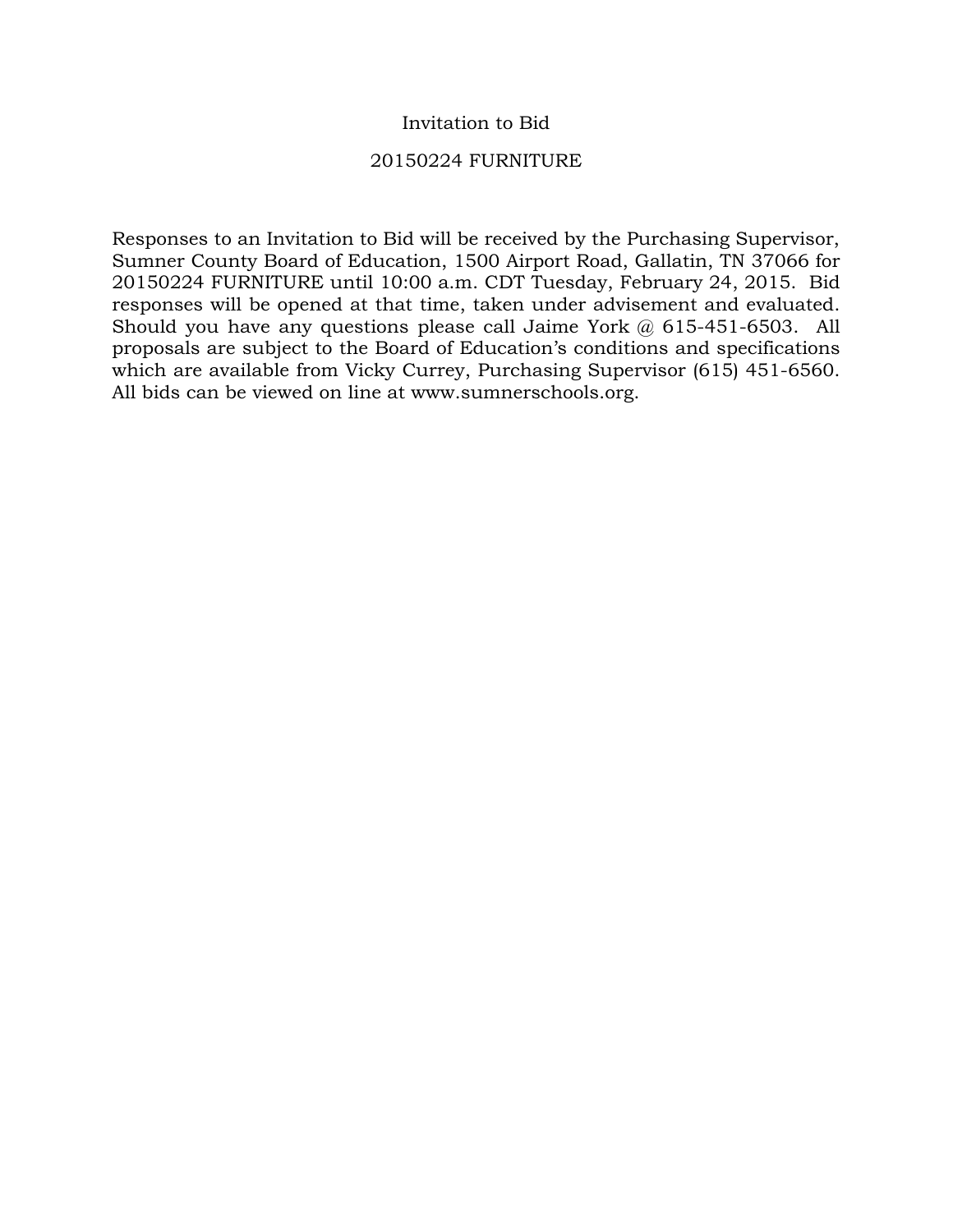#### **NOTICE TO RESPONDENTS**

Responses to an Invitation to Bid will be received by the Purchasing Supervisor in the SUPPORT SERVICE FACILITY CONFERENCE ROOM, Sumner County Board of Education, 1500 Airport Road Gallatin, TN 37066. They will be received until **10:00 A.M. Local Time TUESDAY, FEBRUARY 24, 2015** for **20150224 FURNITURE**, at which time the responses will be opened, taken under advisement and evaluated. *BIDS WILL BE POSTED ON www.sumnerschools.org* 

**GENERAL REQUIREMENTS AND CONDITIONS** 

-------------------------------------------------------------------------------------------------------------------------------

- 1. The Sumner County Board of Education reserves the right to accept or reject any and/or all responses in whole or in part, and to waive informalities therein.
- 2. Any responses received after the scheduled closing time for the receipt for responses will not be considered.
- 3. If a mistake is discovered after the responses are received, only the Sumner County Board of Education may allow the respondent to withdraw the entire response.
- 4. Partial payments will not be approved unless justification for such payment can be shown. Terms will be net 30 days.
- 5. Payment will not be made until the said **20150224 FURNITURE** are inspected and approved as meeting all specifications by persons appointed by the Sumner County Board of Education.
- 6. Responses submitted must be in a sealed envelope and marked on the outside as follows: **RESPONSE: 20150224 FURNITURE DEADLINE: 10:00 A.M., TUESDAY, FEBRUARY 24, 2015**
- 7. Facsimile responses will not be considered.
- 8. If a successful bidder violates any terms of their bid, the contract, school board policy or any law they may be disqualified from bidding for a period of two years for minor violations or longer for major violations. Bids from disqualified bidders will not be accepted during the period of disqualification.
- 9. Prices quoted on the response (if any) are to be considered firm and binding until the said **20150224 FURNITURE** are in the possession of the Sumner County Board of Education.
- 10. No purchase or contract is authorized or valid until the issuance of a Board Purchase Order in accordance with Board Policy. No Board Employee is authorized to purchase equipment, supplies or services prior to the issuance of such a Purchase Order.
- 11. Any deviation from these stated terms, specifications and conditions must be coordinated with and approved in writing by the Purchasing Supervisor, Vicky Currey (615) 451-6560.
- 12. All bids that exceed \$25,000 must have the Company Name, License Number, Expiration Date thereof and License Classification of Contractor listed on outside of sealed envelope. As required by State of Tennessee Code Annotated 62-6-119.
- 13. The awarded bidder will be required to post a performance and payment bond in the amount of 25% of the contract price if it exceeds \$100,000 as stated by State of Tennessee Code Annotated 12-4-201.
- 14. If the project cost in excess of \$25,000 a performance bond must be secured by the requesting party in an amount equal to the market improvement value.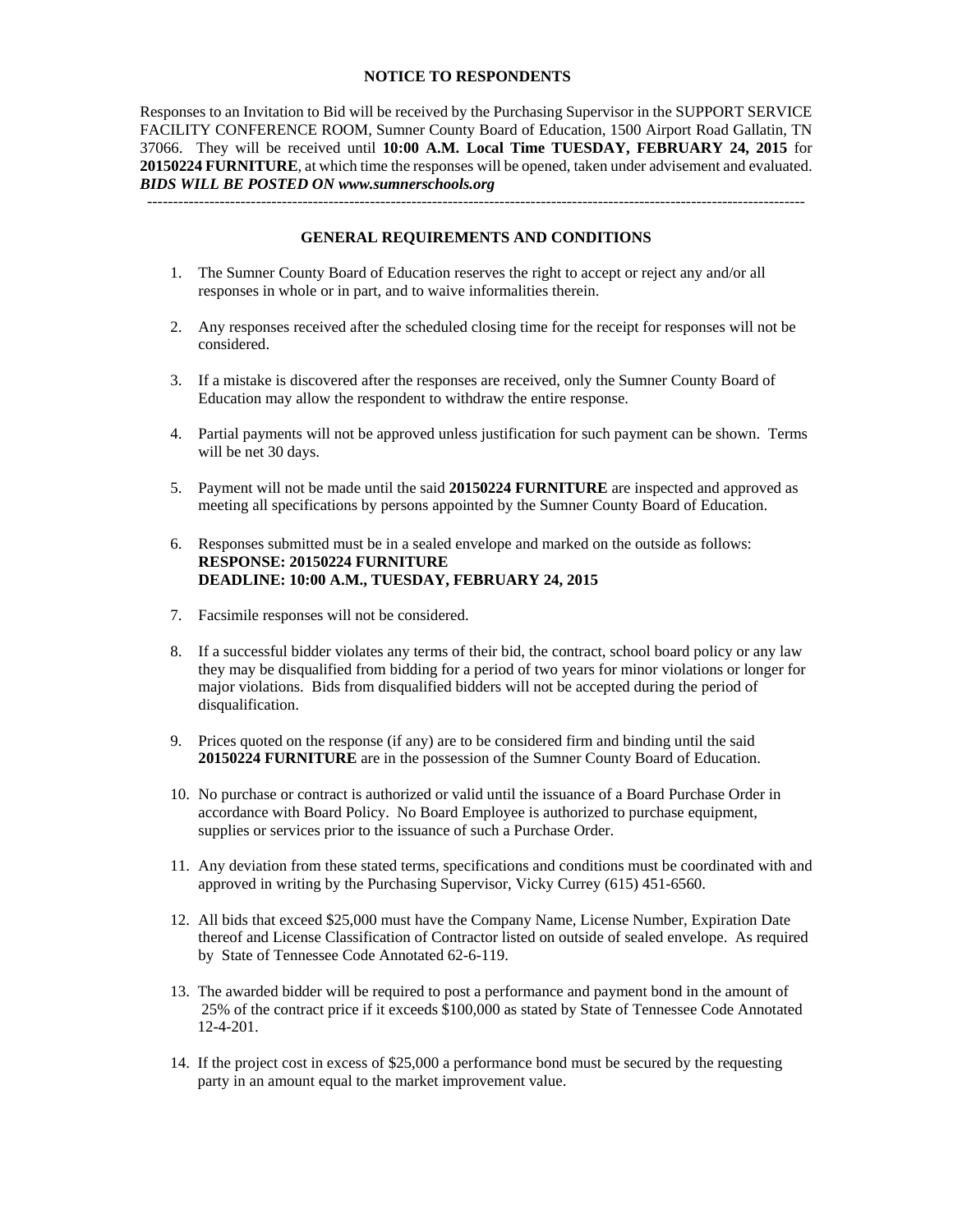#### **Furniture Specifications**

The Sumner County Board of Education is soliciting bids for office and classroom furniture. This furniture will be delivered to the following schools in Sumner County.

New Construction Tentative Delivery Date - July 13, 2015

**Burrus Elementary School** Drakes Creek Road Hendersonville, TN 37075

**Additions** Tentative Delivery Date - June 1, 2015

Gallatin High School Hendersonville High School 700 Dan Herron Drive 123 Cherokee Road Gallatin, TN 37066 Hendersonville, TN 37075

- Your price is to include delivery, installation of the furniture, and off-site disposal of all packaging. (Adjustable height furniture must be placed at the correct height during installation.)
- Burrus Elementary is all one level
- Gallatin High and Hendersonville High are 2 level constructions. Elevators are available, but not located in the new addition. Elevators located in the new addition are passenger only, no freight.
- Groups 1 6 will be awarded to the vendor(s) with the lowest/best total cost (use quantities listed).
- Items in Group 7 will be awarded individually based on lowest unit price.
- All amounts are approximate. More or less of any item may be purchased at the bid  $\bullet$ price.

Attached you will find the following:

- Vendor Information and Signature Form
- Specifications  $\bullet$
- Furniture Totals by Project
- Group 1 Bid Sheet
- Group 2 Bid Sheet
- Group 3 Bid Sheet  $\bullet$
- Group 4 Bid Sheet
- Group 5 Bid Sheet
- Group 6 Bid Sheet
- $\bullet$ Group 7 Bid Sheet

Please complete the vendor information page and the bid sheets. Staple bid sheets together with information page on front and submit to Sumner County Board of Education.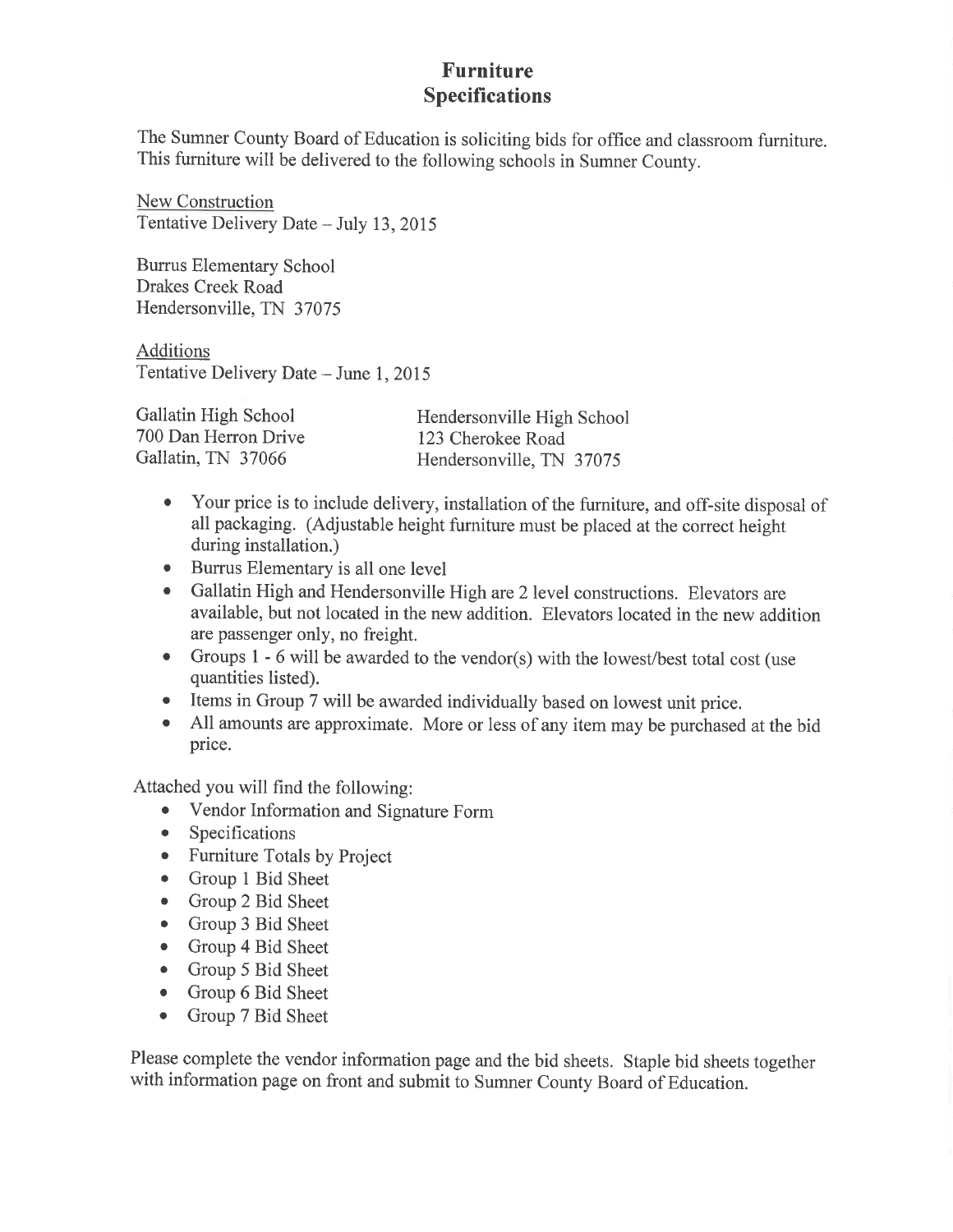## **Vendor Information and Signature of Authorized Representative**

By signing and submitting this bid, you are agreeing to the terms and conditions set forth in this bid package. Tentative delivery on all items will vary.

| <b>COMPANY NAME:</b> |  |
|----------------------|--|
| <b>ADDRESS:</b>      |  |
|                      |  |
| PHONE:               |  |

SIGNATURE OF AUTHORIZED COMPANY REPRESENTATIVE:

 $\tilde{U}$  $\tilde{\nu}$  **DATE**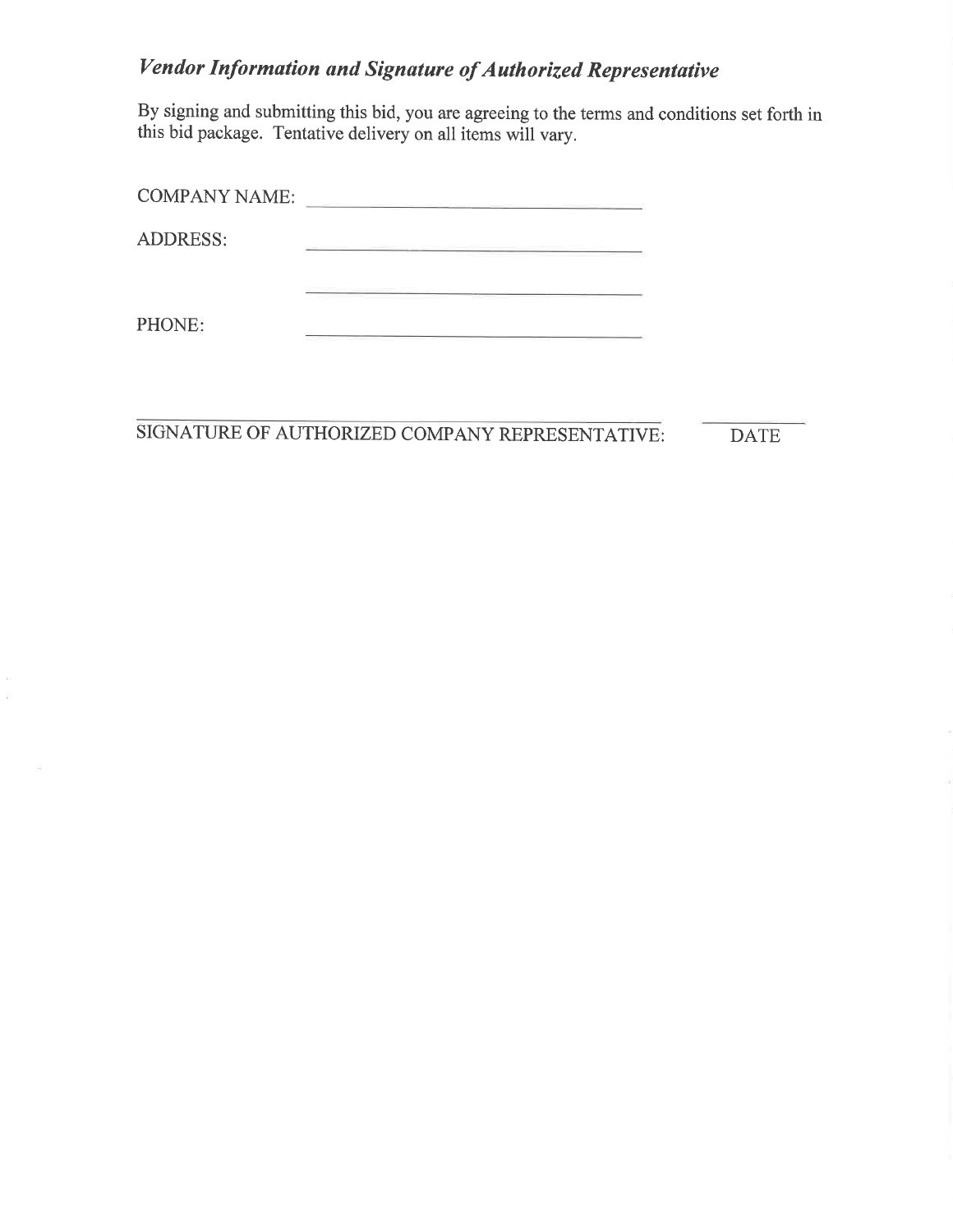#### **Specifications**

- 1. Student Desk Equal to/better than Artco-Bell DA3 Tri-top Desk Desk to be adjustable height, top to be solid plastic. Option for book box.
- 2. Student Chair Equal to or better than Artco-Bell D10 Discover Chair 14", 16", and 18". Option: A+ size, casters, seat/back padding.
- 3. Student Chair (Alt 1) Equal to/better than Artco-Bell AS4L Alphabet Chair 14", 16", 18. Option: A+ size, casters.
- 4. Teacher Stool Equal to/better than Artco-Bell D99A Discover Swivel Stool Built in foot ring,  $A+$  size, adjustable height.
- 5. Lab Stool Equal to/better than Artco-Bell 0804 Stool Adjustable height, solid plastic seat.
- 6. Lectern Equal to/better than HON HLD-L3T Smartlink Sit to Stand Desk -Adjustable  $30^{\circ}$  – 40", solid plastic top, high –pressure laminate only if solid plastic top is not available.
- 7. Teacher Desk Equal to/better than HON HLT2460T-R3 Smartlink Teacher Station - High pressure laminate top, single pedestal 3 drawer, heavy duty locking casters
- 8. Four Drawer Letter File Cabinets Bid HON 514P or Global equivalent, cabinet must have lock, color to be black.
- 9. Bookcase Bid HON S42ABC or Global equivalent, color to be black.
- 10. Reception Area Chair Bid Hon 2111 or Global equivalent, Fabric Grade III & IV.
- 11. Executive Chair Bid Hon 6540 or Global equivalent, Fabric Grade III & IV.
- 12. Guest Chair Bid Hon Cambia 2160 or Global equivalent, Fabric Grade III & IV
- 13. Conference Room Chair Bid basyx by Hon HVL105 or Global equivalent, Fabric Black SofThread Leather with chrome accents
- 14. Task Chair Bid Hon basyx by HON HVL712 Mid-back. Fabric Grade III & IV.
- 15. 24 x 48 Adjustable Tables Adjustable legs, chrome adjustable inserts, high-pressure laminate top.
- 16. 30 x 60 Adjustable Tables Adjustable legs, chrome adjustable inserts high-pressure laminate top.
- 17. 36 x 72 Adjustable Tables Adjustable legs, chrome adjustable inserts high-pressure laminate top.
- 18.48 x 72 Kidney Shape Table Adjustable legs, chrome adjustable inserts highpressure laminate top.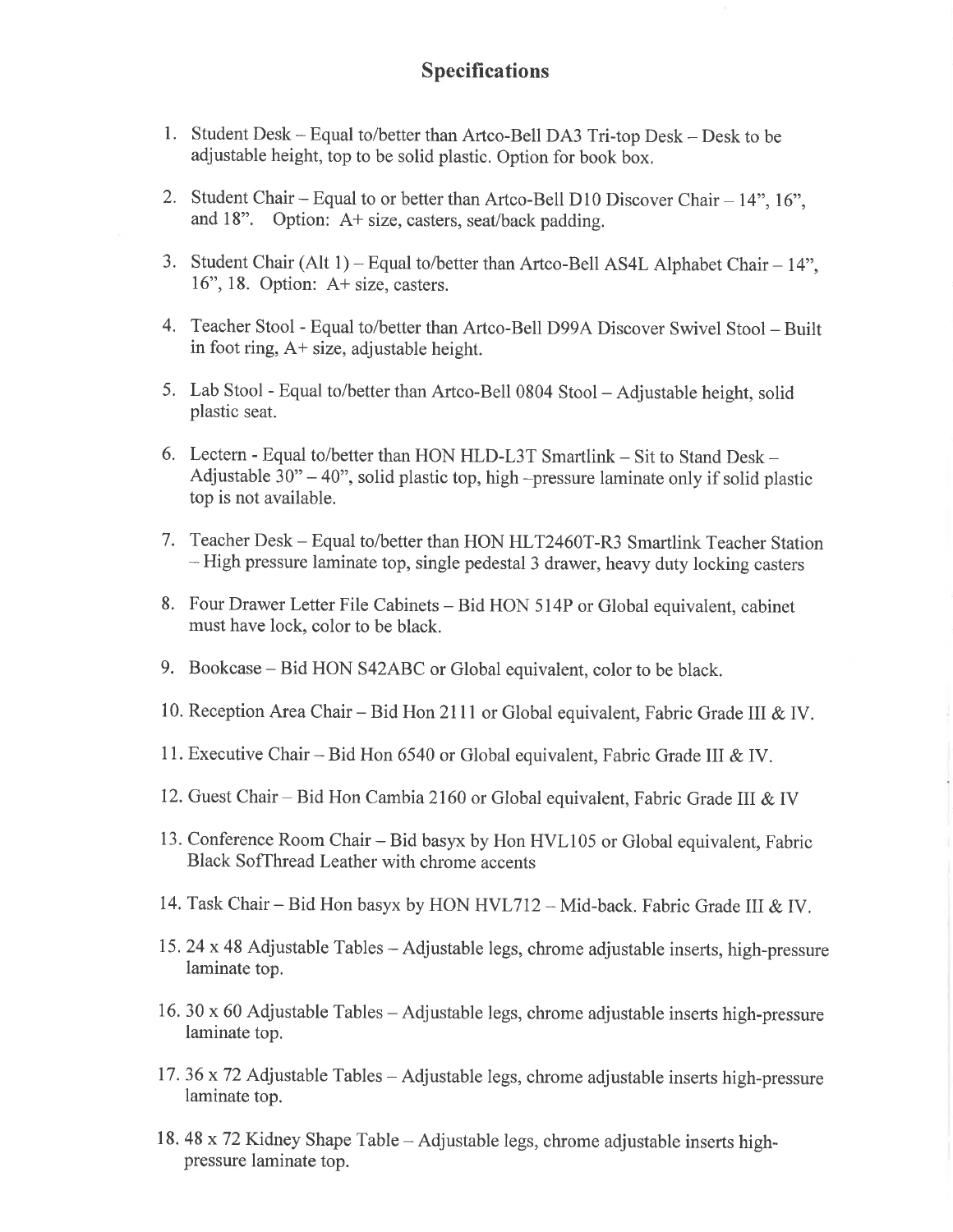- 19.36 x 72 Tables ALLIED APRON TABLES ONLY, black skirt and edging, and non-adjustable chrome legs. Tables must have metal skirting around edge of tabletop for extra support.
- 20. 30 x 60 Tables ALLIED APRON TABLES ONLY, black skirt and edging, and non-adjustable chrome legs. Tables must have metal skirting around edge of tabletop for extra support.
- 21. Computer Tables Equal to/better than Paragon STC 60 High pressure laminate top, adjustable legs.
- 22. Computer Tables Equal to/better thank Paragon  $F D60 30 \times 60$  w/adjustable height, high-pressure laminate top. CPU holders and keyboard trays are to be included.
- 23. Study Carrel Artco-Bell  $1321$  Work surface to be  $24$ " x 36". Height adjustable from  $22" - 29"$ .
- 24. Classroom US Flag Annin 042900  $16$ "x 24" with staff with 2" flag holder for map rail
- 25. US Flag 3' x 5' Indoor Nylon Fringed with complete flag mounting set
- 26. TN Flag 3' x 5' Indoor Nylon Fringed with complete flag mounting set
- 27. Clinic Cots Better than or equal to USA Capitol 1201 First aid couch. Color to be Navy.
- 28. Music Stand Better than or equal to National Public Seating 82ms. Constructed with heavy gauge steel. Adjustable from  $26 - 46$ ".
- 29. Pencil Sharpener Better than or equal to Boston EPI-1031 wall mounted sharpener. **MUST INCLUDE BLOCK.**
- 30. Clock Better than or equal to Chicago Lighthouse Contemporary SelfSet Wall Clock-14" round battery operated clock. Must include battery.
- 31. Park Bench Equal to/better than Leisure Craft  $B6WB 6'$  Thermoplastic Coated **Steel Bench**
- 32. Cafeteria Tables Bid AMTAB MST1216-DR only Mobile Stool Units 16 stool, high-pressure laminate top, dynarock edge, painted frame, 27" height top, 15" height stool.
- 33. Choral Risers Sico 2611-324B plywood deck covered in carpet, interchangeable decks able to change without tools. MUST INCLUDE SIDE RAILS
- 34. Administrative Office Furniture Equal to/better than HON Pennsylvania Avenue Veneer Furniture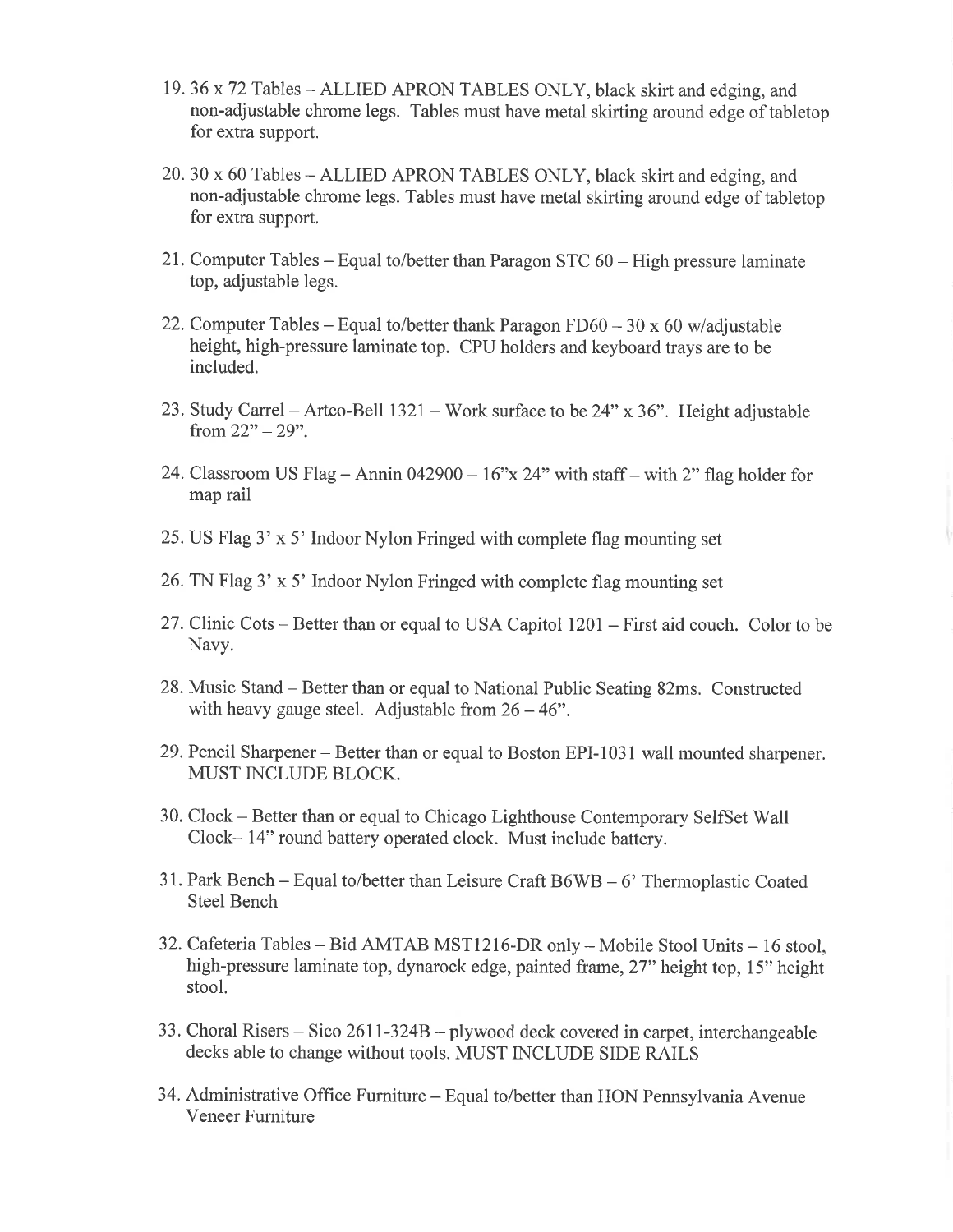#### **LIBRARY**

- 1. Qty. 3 Smith System Acrobat Crescent Desk Model 26550 30 x 60
- 2. Qty. 1 Smith System I-O Post
- 3. Qty. 6 Smith System UXL 48" Half Round End Cap
- 4. Qty. 10 Smith System UL72CR 72" Crescent with fixed height legs
- 5. Qty.  $4 S$ mith System Library Nomad 21679 6', heavy duty casters, top and radius end panels
- 6. Qty.  $6 -$ Chat Chair Polypropylene seat
- 7. Qty.  $4$  Chat Wedge
- 8. Qty.  $1 \text{Café Round Top} 16$ " height, circular base
- 9. Alternate Teacher Desk Equal to/better than Smith System 26161 Cascade Teacher Desk with Bullet Top - Single pedestal 3drawer, high -pressure laminate top, heavy duty locking casters.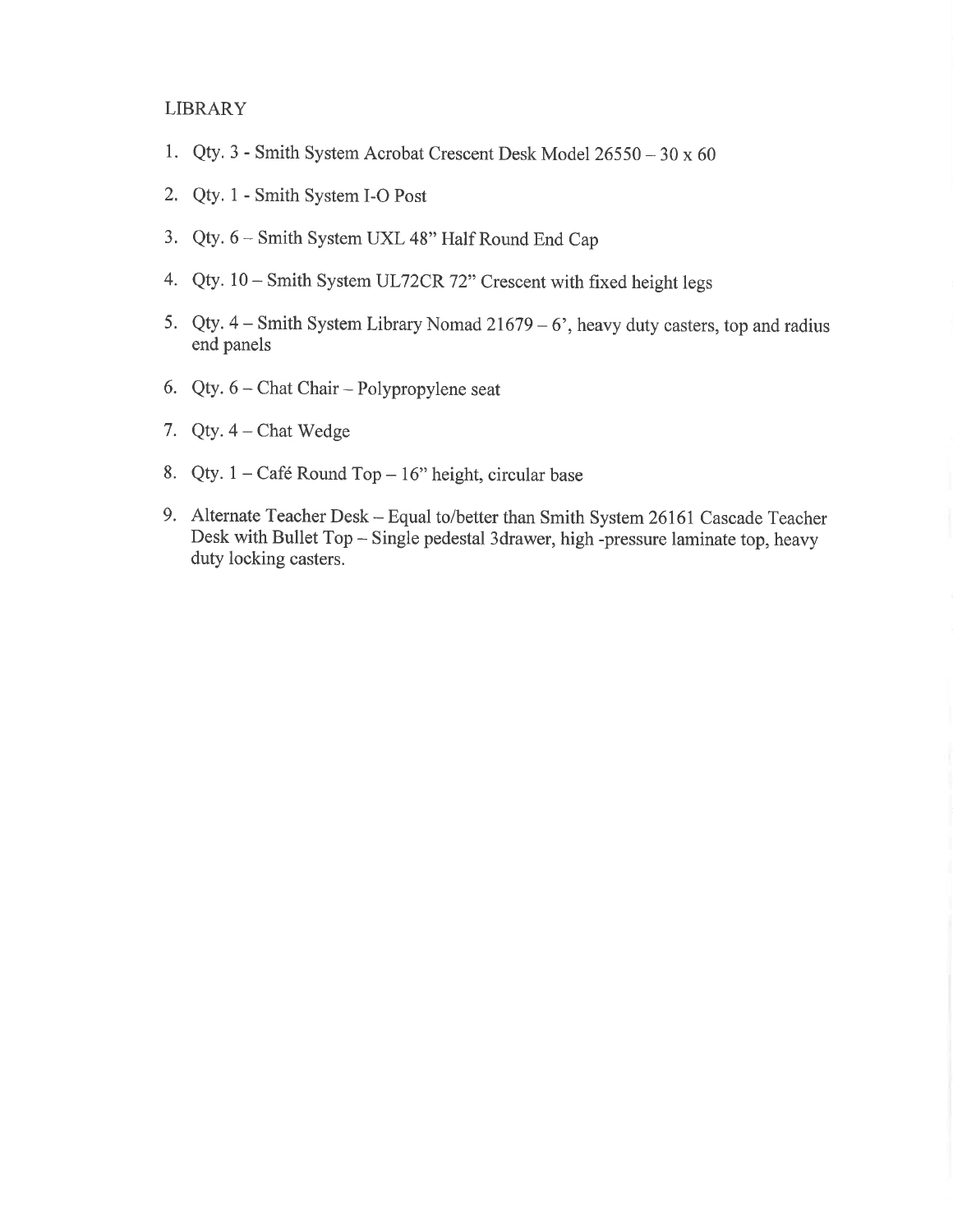# **Furniture Totals by Project**

| <b>Item</b>                   | <b>Burrus</b>  | <b>Gallatin</b> | Hendersonville |
|-------------------------------|----------------|-----------------|----------------|
| <b>Student Desk</b>           | $\mathbf 0$    | 480             | 510            |
| <b>Student Desk w/bookbox</b> | 922            | $\pmb{0}$       | $\mathbf 0$    |
| Chair 14"                     | 572            | $\mathbf 0$     | $\mathbf 0$    |
| Chair 16"                     | 666            | $\mathbf 0$     | $\overline{0}$ |
| Chair 18"                     | 682            | $\mathbf 0$     | $\mathbf 0$    |
| Chair 18" A+                  | $\mathbf 0$    | 584             | 618            |
| <b>Teacher Desk</b>           | 60             | 16              | 17             |
| Chair 18" w/caster            | 28             | $\pmb{0}$       | $\mathbf 0$    |
| Chair 18" A+ w/caster & Pad   | 108            | 16              | 17             |
| 4Dr. File                     | 125            | 36              | 39             |
| <b>Bookcase</b>               | 112            | 36              | 34             |
| Tbl. 30 x 60                  | 59             | $\mathbf 0$     | $\mathbf 0$    |
| Tbl. 24 x 48                  | 97             | $\mathbf 0$     | 0              |
| Tbl. 36 x 72                  | 8              | $\mathbf 0$     | $\mathbf 0$    |
| Tbl. Kidney                   | 48             | $\overline{0}$  | $\mathbf 0$    |
| Tbl. 30 x 60 non-adj          | $\mathbf 0$    | 18              | 17             |
| Tbl 36 x 72 non-adj           | $\mathbf 0$    | $\mathbf 0$     | $\mathbf{1}$   |
| Tbl. Comp CR                  | 90             | 32              | 34             |
| Tbl. Comp Lab                 | 14             | $\mathbf 0$     | $\mathbf 0$    |
| Lectern                       | 45             | 16              | 17             |
| Stool A+                      | 45             | 18              | 17             |
| <b>Science Stool</b>          | $\overline{0}$ | 72              | 0              |
| <b>Study Carrol</b>           | 6              | 0               | 0              |
| <b>Clinic Cot</b>             | $\mathbf{1}$   | $\mathbf 0$     | 0              |
| <b>Music Stand</b>            | 28             | 0               | 0              |
| Tbl. Café                     | 20             | 0               | 0              |
| <b>Risers</b>                 | $\overline{4}$ | $\overline{0}$  | $\mathbf 0$    |
| Flag - Classroom              | 60             | 18              | 18             |
| <b>Pencil Sharpener</b>       | 59             | 18              | 18             |
| Clock                         | 74             | 18              | 25             |
| <b>US Flag</b>                | 1              | 0               | 0              |
| <b>TN Flag</b>                | 1              | 0               | 0              |
| <b>Reception Area Chair</b>   | 6              | 3               | 8              |
| <b>Executive Chair</b>        | $\overline{2}$ | 0               | $\overline{2}$ |
| <b>Guest Chair</b>            | 24             | 0               | 16             |
| Conference Rm Chiar           | 8              | 0               | 8              |
| Mid Back Task Chair           | 5              | $\mathbf{1}$    | 7              |
| Park Bench                    | $\overline{2}$ | 0               | $\overline{2}$ |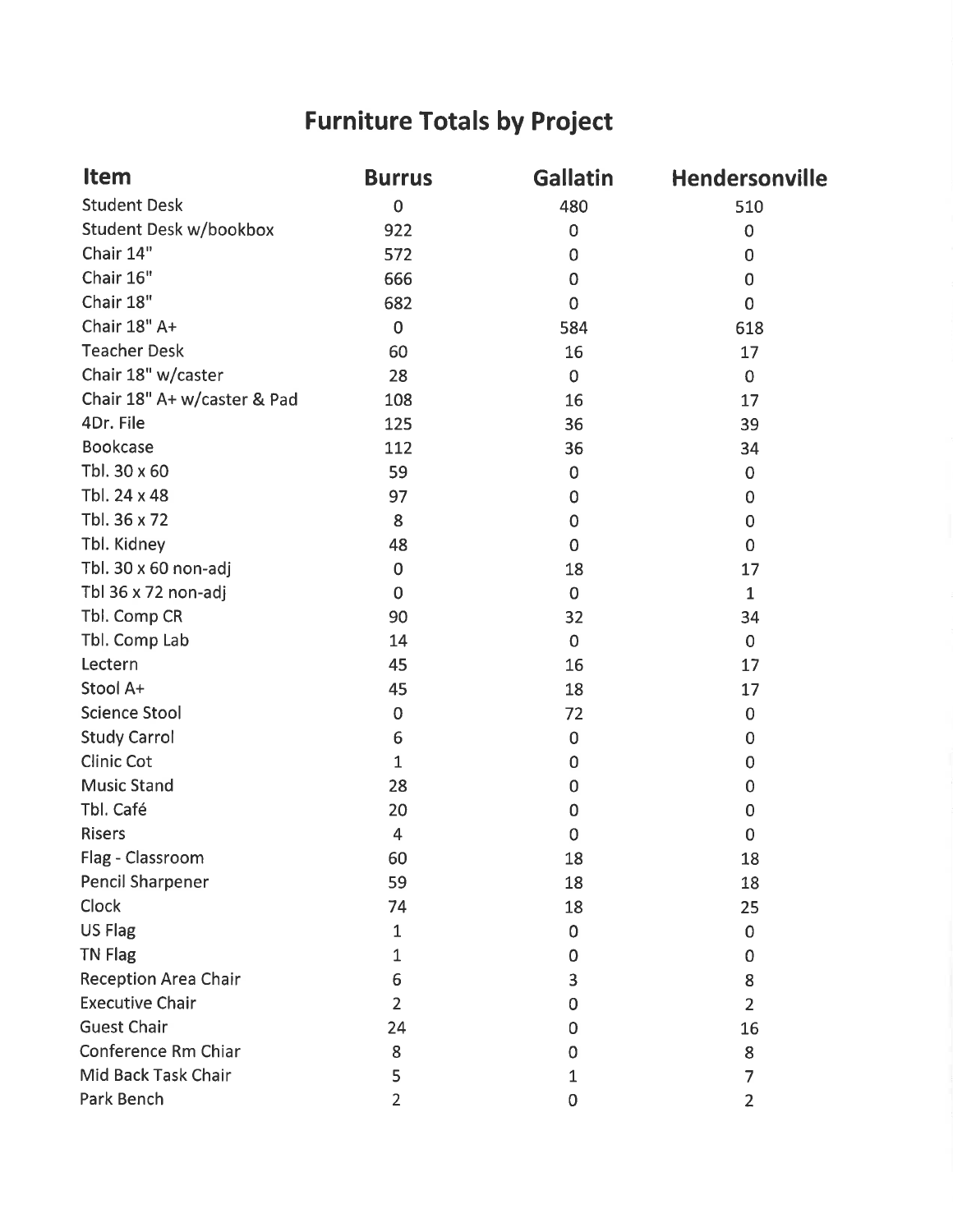### **GROUP 1 Bid Sheet**

#### Bid awarded to vendor with the lowest Group 1 Total Cost!

#### **GROUP 1**

|    | Item                                     | Quantity | Unit Price | <b>Extended Price</b> |
|----|------------------------------------------|----------|------------|-----------------------|
|    | 1. Student Desk                          | 990      |            |                       |
|    | 2. Student Desk w/Book box               | 922      |            |                       |
|    | 3. Student Chair - 14"                   | 572      |            |                       |
|    | 4. Student Chair -16"                    | 666      |            |                       |
|    | 5. Student Chair - 18"                   | 682      |            |                       |
|    | 6. Student Chair - $18"A+$               | 1202     |            |                       |
|    | 7. Student Chair - 18" w/caster 28       |          |            |                       |
| 8. | Student Chair -<br>18" A+ w/caster & Pad | 141      |            |                       |
|    | 9. Teacher Stool                         | 80       |            |                       |
|    | 10. Lab Stool                            | 72       |            |                       |
|    | 11. Lectern                              | 78       |            |                       |

### Group 1 Total Cost

ЦÚ.

## ALTERNATE - Do not include in Total Cost Student Chair-Alt. 1 1. Student Chair - 14" 572

- 2. Student Chair -16" 666
- 3. Student Chair 18" 682
- 4. Student Chair 18"A+ 1202
- 5. Student Chair 18" w/caster 28
- 6. Student Chair - $18"$  A+ w/caster 141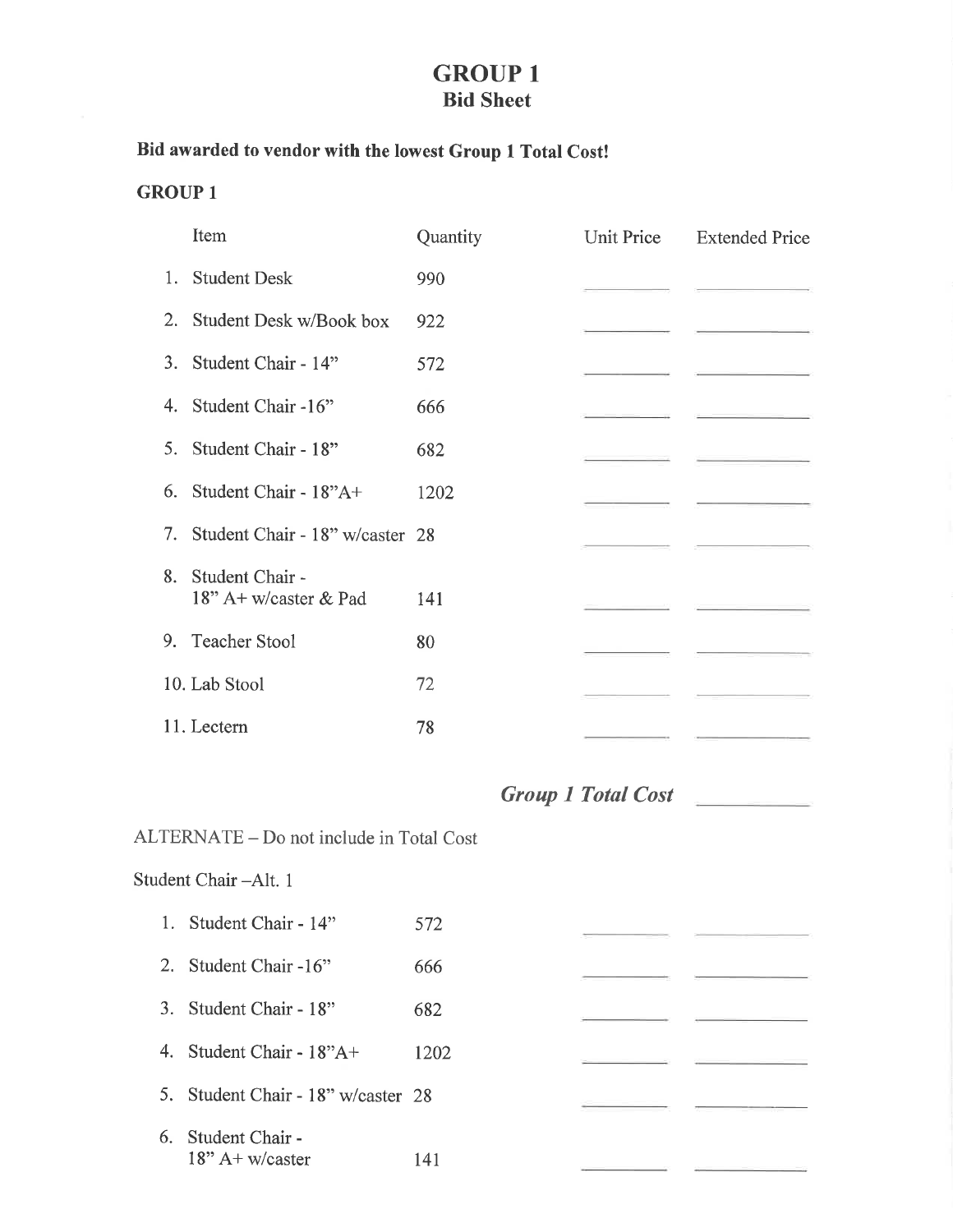### **GROUP 2 Bid Sheet**

#### Bid awarded to vendor with the lowest Group II Total Cost!

| <b>GROUP 2</b>           |                |                           |
|--------------------------|----------------|---------------------------|
| Item                     | Quantity       | Unit Price Extended Price |
| 1. HON Teacher Desk      | 93             |                           |
| 2. File Cabinet          | 200            |                           |
| 3. Bookcase              | 182            |                           |
| <b>FABRIC CODE III</b>   |                |                           |
| 4. Reception Area Chair  | 17             |                           |
| 5. Executive Chair       | $\overline{4}$ |                           |
| 6. Guest Chair           | 40             |                           |
| 7. Conference Room Chair | 16             |                           |
| 8. Task Chair            | 13             |                           |

**Group 2 Total Cost** 

ALTERNATE - Do not include in Total Cost

**FABRIC CODE IV** 

1. Reception Area Chair 17 2. Executive Chair  $\overline{4}$ 3. Guest Chair 40 4. Conference Room Chair 16 5. Task Chair 13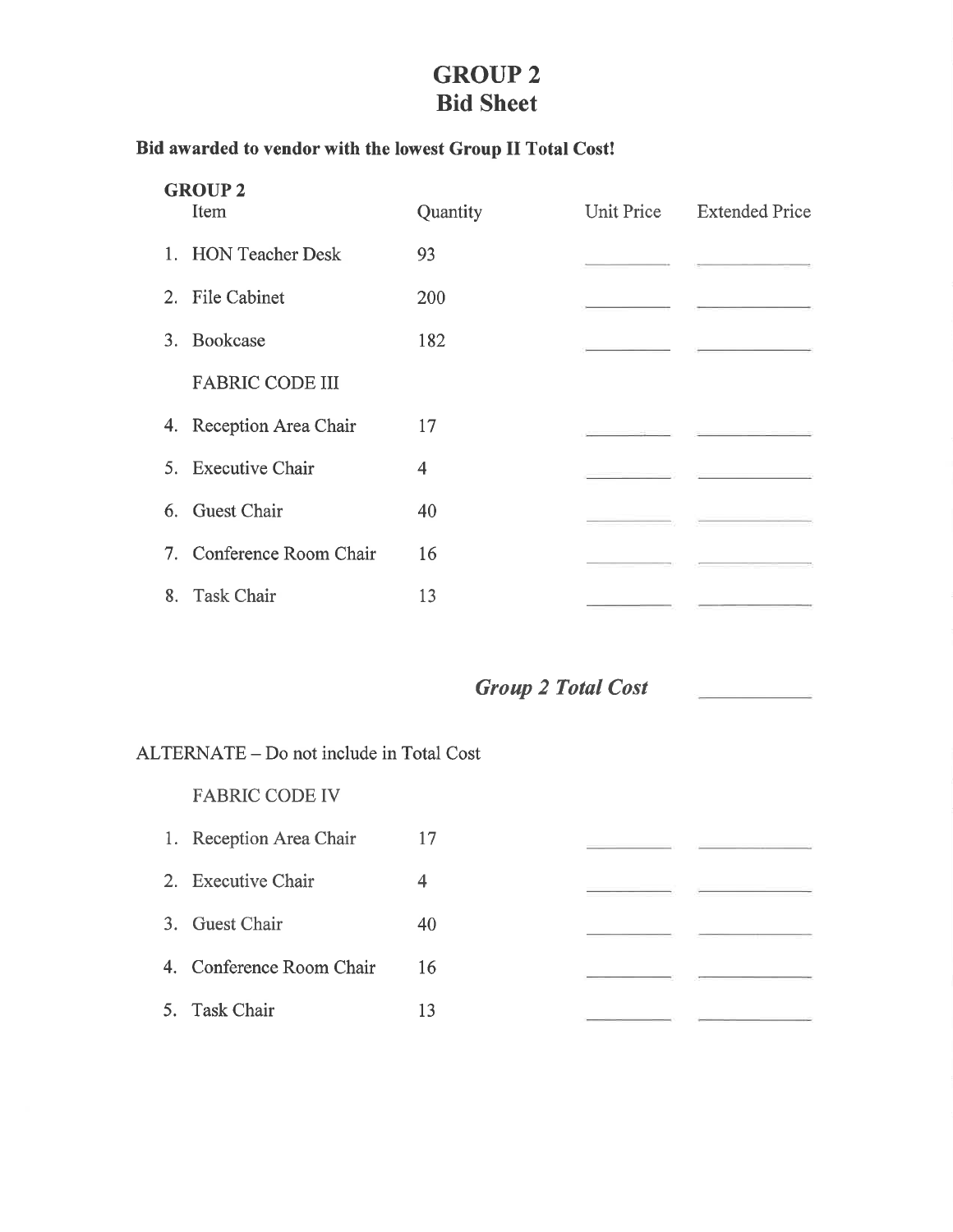## **GROUP 3 Bid Sheet**

## Bid awarded to vendor with the lowest Group 3 Total Cost!

|    | <b>GROUP 3</b><br>Item                       | Quantity | Unit Price | <b>Extended Price</b> |
|----|----------------------------------------------|----------|------------|-----------------------|
|    |                                              |          |            |                       |
|    | 1. $24$ " x 48" Adjustable Table             | 97       |            |                       |
|    | 2. 30" x 60" Adjustable Table                | 59       |            |                       |
|    | 3. 36" x 72" Adjustable Table                | 8        |            |                       |
|    | 4. 48" x 72" Kidney Shape Table 48           |          |            |                       |
|    | 5. 36" x 72" Allied non-adjustable 1         |          |            |                       |
|    | 6. $30" \times 60"$ Allied non-adjustable 35 |          |            |                       |
|    | 7. Computer Tables SCT60                     | 156      |            |                       |
|    | 8. Computer Tables FD60                      | 14       |            |                       |
| 9. | <b>Study Carrel</b>                          | 5        |            |                       |
|    |                                              |          |            |                       |

Total Group 3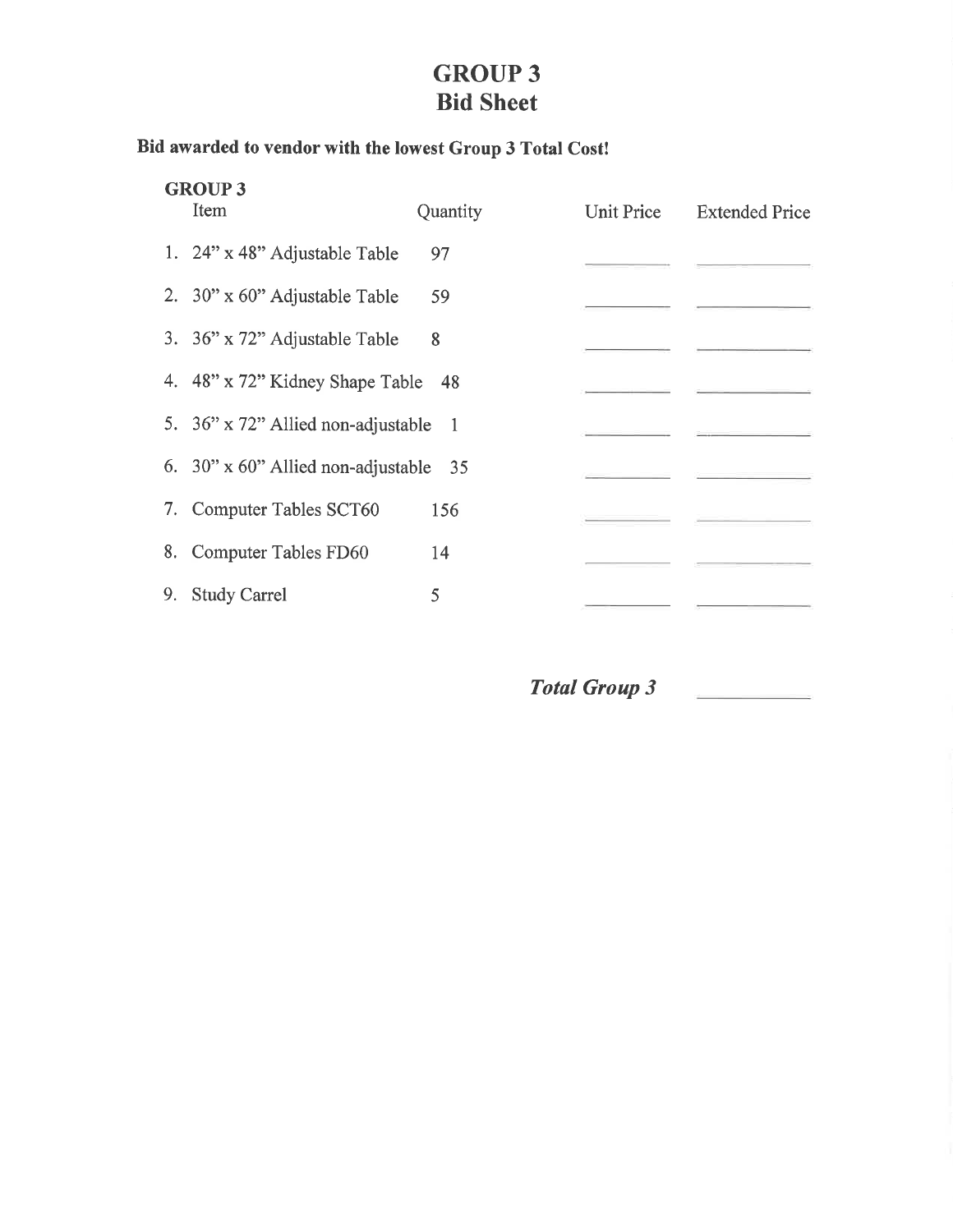## **GROUP 4 Bid Sheet**

### Bid awarded to vendor with the lowest Group 4 Total Cost!

 $\bar{\kappa}$ 

| <b>GROUP 4</b><br>Item | Quantity | <b>Unit Price</b> | <b>Extended Price</b> |
|------------------------|----------|-------------------|-----------------------|
| 1. Classroom US Flag   | 96       |                   |                       |
| 2. US Flag             |          |                   |                       |
| 3. TN Flag             |          |                   |                       |
|                        |          |                   |                       |

Total Group 4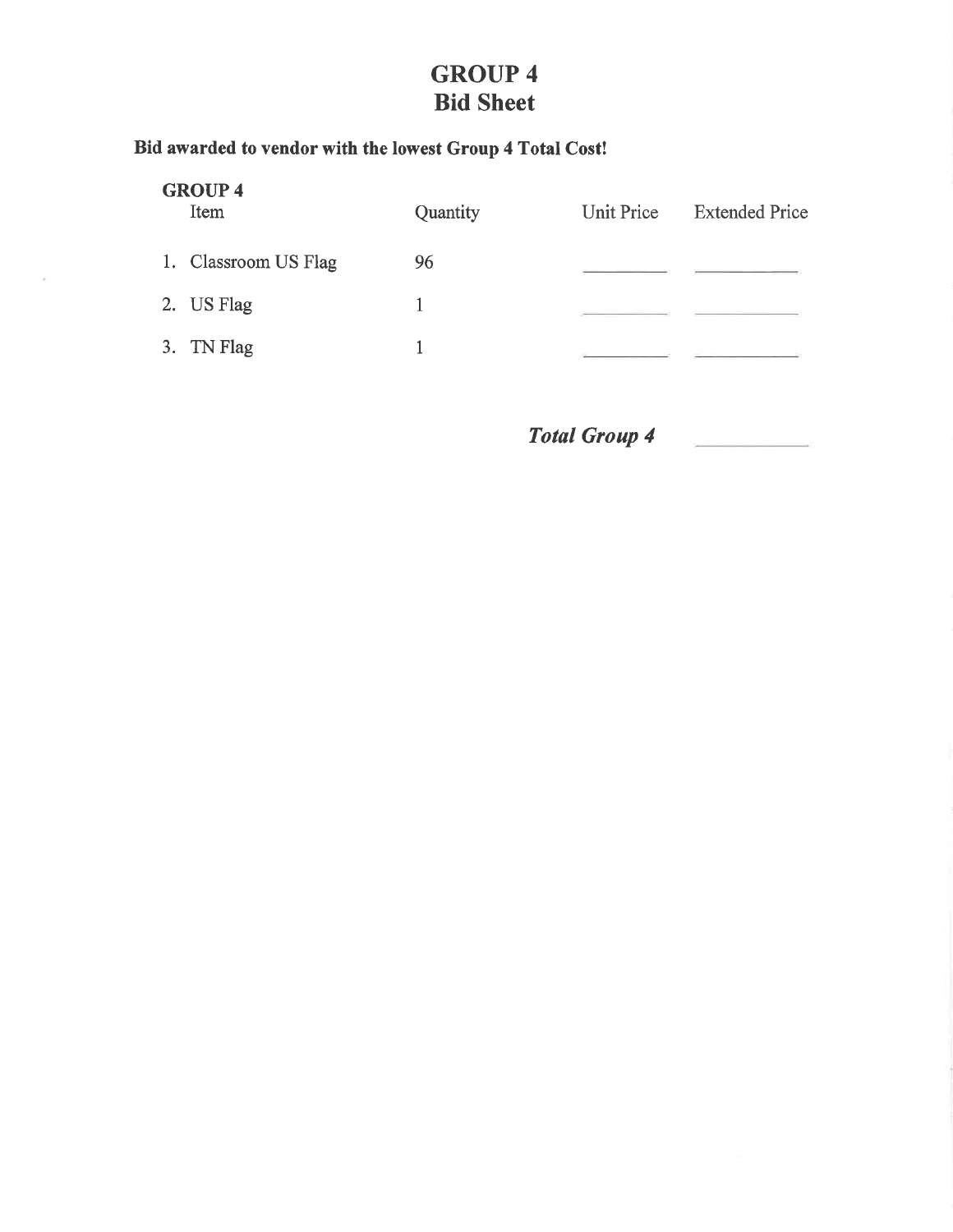### **GROUP 5 Bid Sheet**

#### Bid awarded to vendor with the lowest Group 5 Total Cost!

#### **GROUP 5** LIBRARY (ALL SMITH SYSTEM)

|    | Item                          | Quantity | <b>Unit Price</b> |
|----|-------------------------------|----------|-------------------|
|    | 1. Acrobat Crescent Desk      | 3        | ea.               |
|    | 2. I-O Post                   | 1        | ea.               |
|    | 3. UXL 48" Half Round End Cap | 6        | ea.               |
|    | 4. UL72CR 72" Crescent        | 10       | ea.               |
|    | 5. Library Nomad 21679        | 4        | ea.               |
|    | 6. Chat Chair                 | 6        | ea.               |
|    | 7. Chat Wedge                 | 4        | ea.               |
| 8. | Chat Café Round               | 1        | ea.               |

**Total Group 5** 

#### Items awarded individually to the vendor(s) with the lowest unit price!

ALTERNATE – Do not include in Total Cost

1. Teacher Desk – Cascade 26161  $\sim$  1 ea. 

ALTERNATE - Do not include in Total Cost

If you have an equal to/better to than the Smith System furniture listed above please provide pricing for items equal to the above tables (seating for 40) and computer stations. Samples must be provided the day of bid opening or before.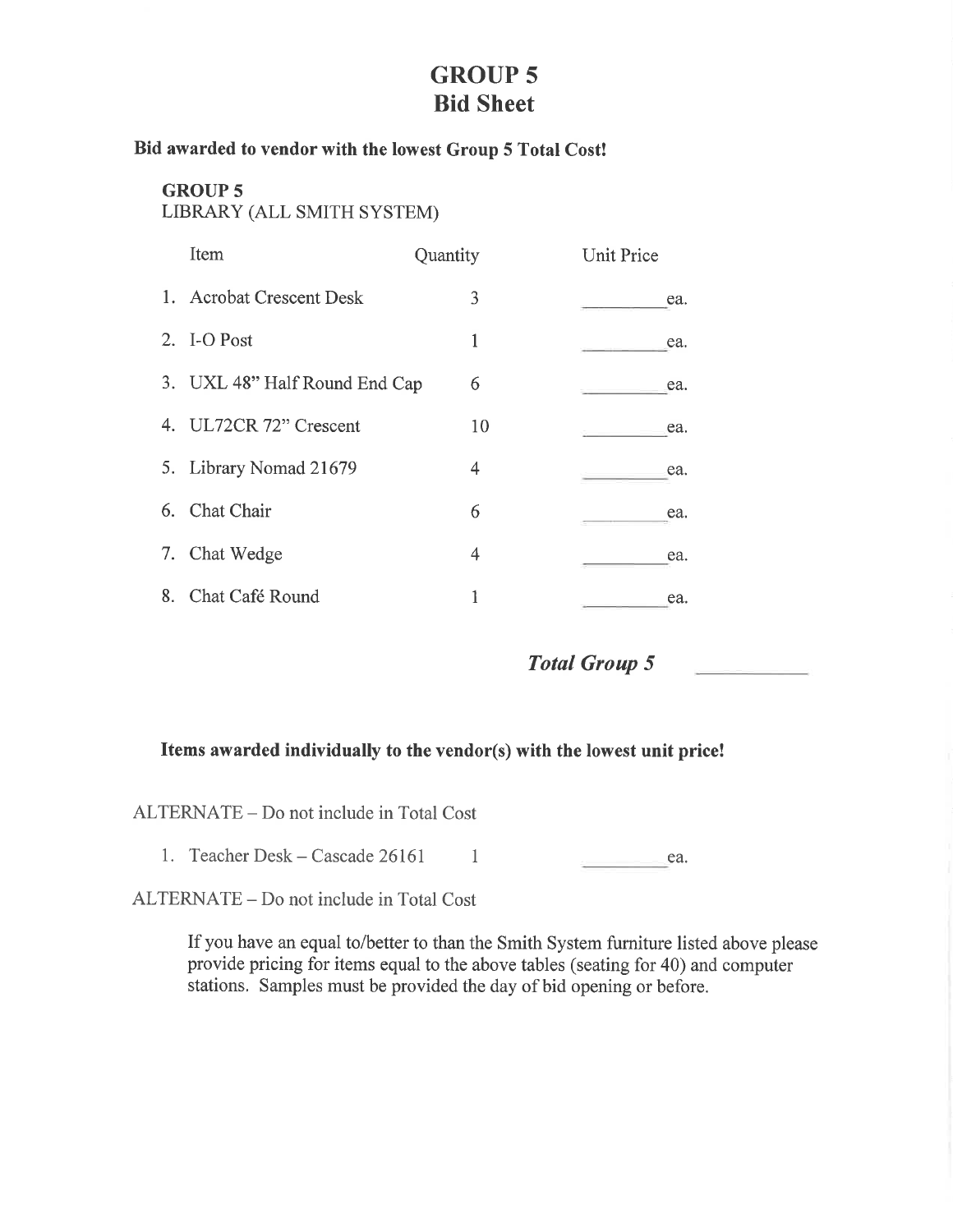## **GROUP 6 Bid Sheet**

### HON Pennsylvania Avenue Veneer Furniture **Burrus Elementary**

|                |                                                     | <b>Unit Price</b> | <b>Extended Price</b> |
|----------------|-----------------------------------------------------|-------------------|-----------------------|
|                | 10 ft. Conference Table - Boat                      |                   |                       |
|                | 6 ft. Conference Table - Rectangle                  |                   |                       |
| 10             | 5 Shelf Bookcase                                    |                   |                       |
|                | 72 x 24 Credenza - keyboard tray                    |                   |                       |
| 2              | 66 x 24 Credenza- keyboard tray                     |                   |                       |
| 4              | <b>End Tables</b>                                   |                   |                       |
|                | 36 x 72 Double Pedestal Desk                        |                   |                       |
| $\overline{2}$ | 30 x 66 Double Pedestal Desk                        |                   |                       |
| 3              | Lateral File - 2 Drawer                             |                   |                       |
| 2              | 30 x 66 Desk w/Left 42 x 24 Return w/keyboard tray  |                   |                       |
|                | 30 x 66 Desk w/Right 42 x 24 Return w/keyboard tray |                   |                       |
|                | 42" Round Pedestal Base Table                       |                   |                       |
|                | U Shape w/Keyboard R                                |                   |                       |
|                |                                                     |                   |                       |

## TOTAL COST

## **Hendersonville High**

|              |                                                     | <b>Unit Price</b> | <b>Extended Price</b> |
|--------------|-----------------------------------------------------|-------------------|-----------------------|
| 1            | 10 ft. Conference Table - Boat                      |                   |                       |
| 9            | 5 Shelf Bookcase                                    |                   |                       |
| 1            | 72 x 24 Credenza - keyboard tray                    |                   |                       |
| 1            | 66 x 24 Credenza- keyboard tray                     |                   |                       |
| 3            | <b>End Tables</b>                                   |                   |                       |
| 1            | 36 x 72 Double Pedestal Desk                        |                   |                       |
| $\mathbf{1}$ | 30 x 66 Double Pedestal Desk                        |                   |                       |
| 3            | Lateral File - 2 Drawer                             |                   |                       |
| 1            | 30 x 66 Desk w/Left 42 x 24 Return w/keyboard tray  |                   |                       |
| 1            | 42" Round Pedestal Base Table                       |                   |                       |
| 1            | U Shape w/Keyboard R                                |                   |                       |
|              |                                                     | <b>TOTAL COST</b> |                       |
|              | <b>Gallatin High</b>                                |                   |                       |
|              |                                                     | <b>Unit Price</b> | <b>Extended Price</b> |
| 1            | 30 x 66 Desk w/Right 42 x 24 Return w/keyboard tray |                   |                       |
| 1            | 5 Shelf Bookcase                                    |                   |                       |
|              |                                                     | <b>TOTAL COST</b> |                       |